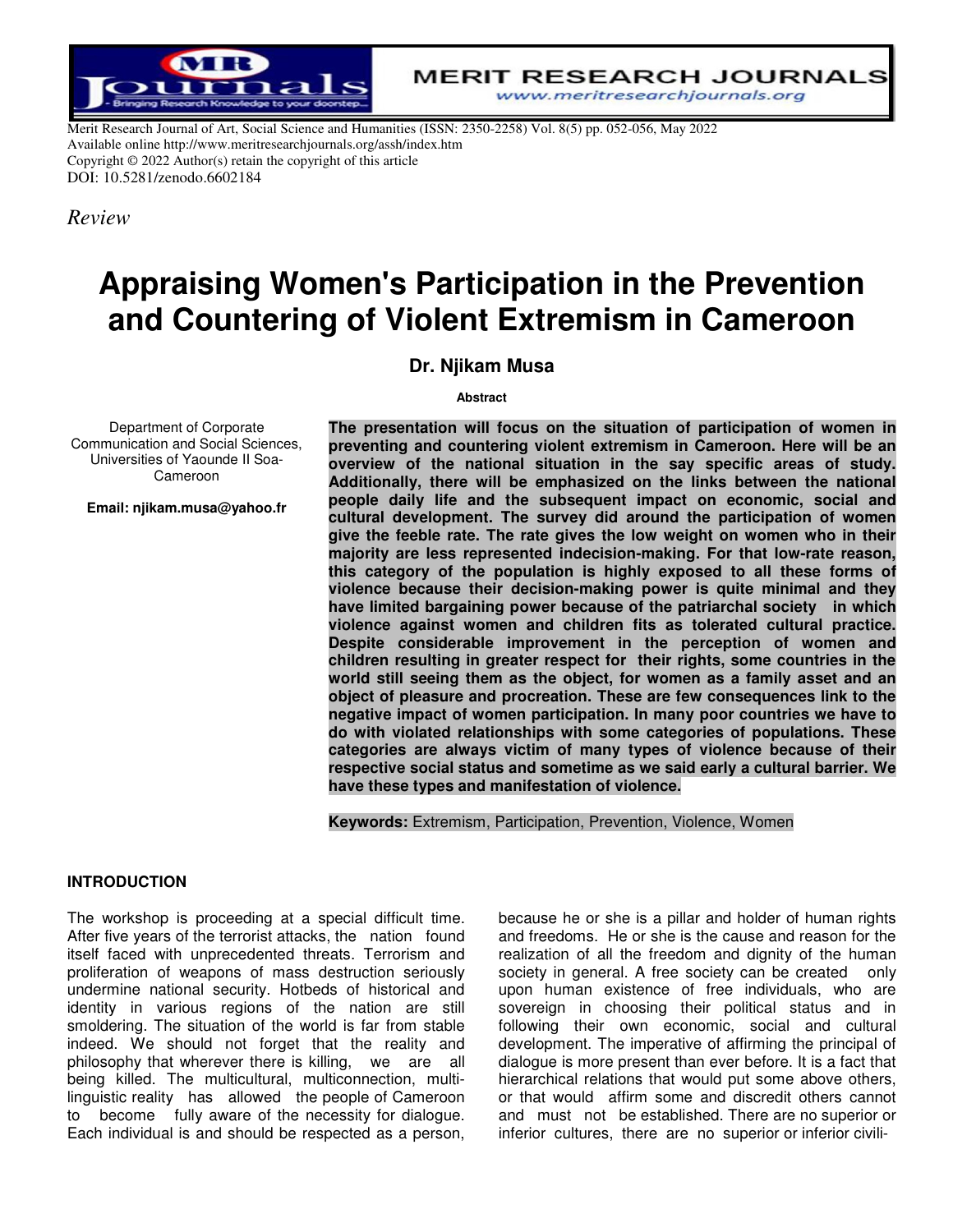zation, and there are no superior or inferior tribes, races, ethnic groups, languages or religions. This is because there are no superior or inferior human beings. This is the reason why we must accept the essential equality of each culture tradition and recognize the value of each civilizing experience as an invaluable and integral part of universal human values. Common task can be achieved and the highest ideals of the actual times followed, not through assimilation but through integration, and not through force but through dialogue. This is the reason why dialogue is the corner stone forward for mankind, who needs to live, aware of the starry sky above him and the moral law within him. Throughout all this assertion, women in Cameroon have understood that, we have all the necessary elements for creating a culture of peace, while providing safe and nurture environment for all of the peoples of this earth; yet we find half of the world population living unless than two dollars a day. We have intelligence, yet we lack wisdom. We have science and technology, yet much scientific endeavor is dedicated to destruction and weapons, rather than benefiting humankind. Medical marvels are inequitably distributed leaving many people to die of otherwise treatable diseases. We understand human development and the needs for nutrition and healthful living conditions, yet children the world over are starving by the millions. We know enough about psychology to recognize the roots of hatreds and fears, yet we continue to find ourselves manipulated into the dangerous and outmoded, the dangerous and outmoded, "we/they" manner of thinking, rather than considering our whole human family, and acknowledging that we are alike than we are different. We understand and even sign declarations agreeing that there are universal Human Rights and inherent freedoms, yet somehow the manifestation interests of power and moneyed interests, and the reversion to militarism as a method of problem solving, continue to defy all logic and prevent us from creating the peaceful society we all long for. that have such a profound impact on human well being. If the heads of corporations and governments financial and military institutions, and other vested interests that have such a profound impact on human wellbeing, would consider and incorporate values into decision making, then we would begin to see a moral awakening. We all have various values instilled in us by our upbringing and our life's experiences; we have many different belief systems; we have many different ethnic, racial and religious traditions, but the values which most of us share are those that ensure safety and happiness for our loved ones and ourselves. If these values became the criteria by which we evaluate our human well-being and became the primary focus of human activity, putting aside short-term self-centered gains, as well as re-thinking old enmities and fears, there might be a happier future for all of humankind. Violent extremism increases fragility, it weakens communities, and it fuels migration. We should agree that when security authority need to respond, we

have in fact already failed in our logging for peaceful existence. When we were forced to respond through security measure, it was because we have failed to deal with the factors that lead first from alienation to radicalization, and then from radicalization to acts of mass violence. Women NGO's representatives in Cameroon widening in the areas of actions society's knowledge of the subject.

#### **Understanding the Research Problem**

Terrorism, violent extremism and radicalization have been liberally used as concepts in the post-9/11 environment. However, assumptions within the use of these concepts has led to a reductive focus on women. This causes tensions in terms of the role of government in producing national security initiatives that not only protect its borders but also protect the minority of women who are citizens.

However, the literature on violent extremism, radicalization, and terrorism, countering violent extremism and social cohesion largely focuses on women communities. It would be a mistake however, for government to take a narrow view of what violent extremism or terrorism might look like. For instance, in the various terrorist related cases heard in Cameroon it is worth noting that at least one of these cases (Vinayagamoorthy and Anor v DPP (C'th) (2007) VSC 265 (17 July 2007) was not related to women extremism or their networks. Thus, there is no reason to ignore that other ideological, ethnic or religious groups may also pose a threat to Cameroon national security.

## **Structural overview of the report**

The report explores various definitions, conceptualizations and theorization of violent extremism, terrorism, radicalization, countering violent extremism and social cohesion. Problems arising from a lack of clarity and consensus in the literature are considered.

The report examines also the root causes and consequences of violent extremism, terrorism and radicalization. It addresses this by examining various disciplinary views and approaches. These include: politics and sociology, socio-economic approaches, psychology, and media and communications. In turn, within each of these disciplines various views and approaches exist which will be covered according to the literature review findings.

The report provides indeed an overview of the literature on ways of responding to violent extremism. It does this by identifying and describing strategies that emerge from offensive, defensive, ideological, communicative, political and social policy frameworks for countering violent extremism.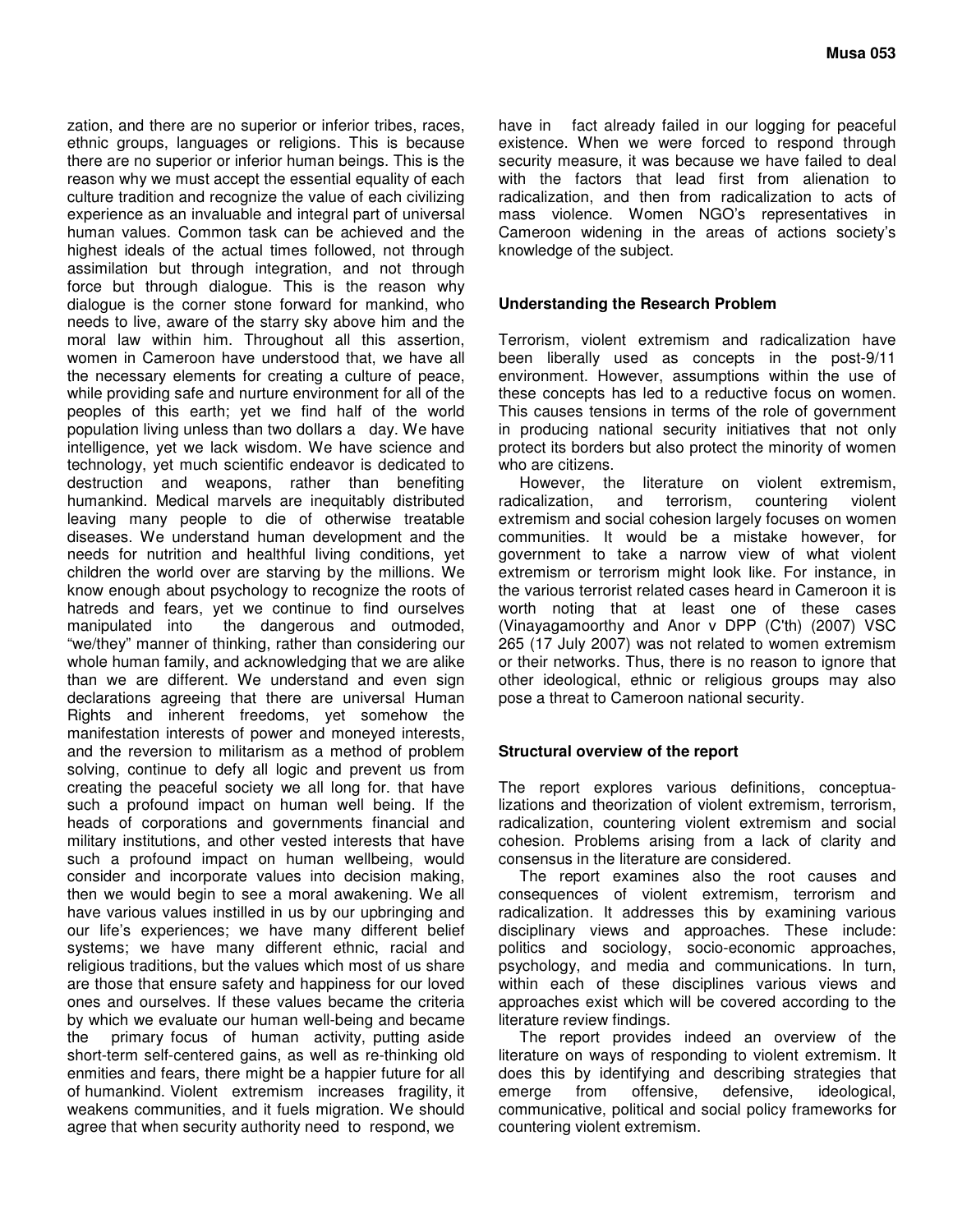And the report examines literature that critiques approaches to countering violent extremism on the basis that strategies can be counterproductive by eroding democratic principles and social cohesion, increasing radicalization and through the incitement of fear, conflict and violence.

At last, the report will provide a number of research and policy recommendations that have emerged as a result of the literature review undertaken herein.

## **RESEARCH METHODOLOGY**

The research team that conducted this project was made up of social scientists from the University of the University of Yaounde II Soa. All researchers have significant experience interrogating large bodies of research literature and metadata for the purpose of understanding various social phenomena relevant to countering violent extremism. This research team was coordinated by the Asmac (Advanced School of mass Communication) regular research meetings were organized to workshop key findings.

The literature was searched using internet search engines such as Google, Google Scholar, and electronic databases. The databases were both disciplinary (sociology, politics, history, psychology, criminology, policing, law and religious studies) as well as interdisciplinary (security and terrorism studies, globalization etc.). Combinations of the key words 'countering violent extremism', 'violent extremism', 'terrorism', 'social cohesion', 'radicalization' and 'deradicalisation' were used for the searches. This process yielded over hundred articles.

To select articles for the literature review, purposeful sampling strategies were used. The logic of this sampling approach is to deliberately select data sources that are information rich (Patton, 2002). Information rich articles were those "from which one can learn a great deal about matters of importance and therefore worthy of in-depth study" (Patton, 2002: 242). To determine whether an article was information rich, all the abstracts generated by the searches were read to ascertain the level of relevance according to: heuristic significance; currents, issues and discourses surrounding countering violent extremism; applicability to the Australian context; critique of existing literature and suggestions for future research; countering violent extremism strategies and policy implications.

Through this methodology many relevant articles were selected. The literature reviewed comprises unclassified material including academic journal articles, articles archived on websites, government policy and nongovernment reports and books. The majority however are academic journal articles.

#### **Communicative approaches to countering violent extremism**

'New' forms of violent extremism are understood as having entered into communicative, information and symbolic terrain and action (Chowdhury and Krebs, 2010; Richmond, 2003; Schmid, 2001) and the relationship between the media and terrorism is often characterized as symbiotic (Cvrtila and Perešin, 2009; Frey and Luechinger, 2008). Following a violent attack, the media is a strategic tool that terrorists depend on for generating publicity and creating and spreading an atmosphere of fear (Cvrtila and Perešin, 2009; Frey and Luechinger, 2008; Kalu, 2009; Shapiro, 2002) (Also see part 2: Media and Communications). However, violent extremists and terrorist organization also use the media for "critical processes such as recruiting, training, propaganda, planning, surveillance, and coordination and communication" (Pollard, 2007: 236).

Communicative approaches to countering violent extremism aim to disrupt the narratives and representations generated by terrorists and promote counter-narratives and representations of the 'west' through public diplomacy strategies to win over the 'hearts and minds' of real and potential constituents and sympathizers. In this 'war of ideas', states and violent extremists struggle over legitimacy and credibility upon a communicative terrain (Chowdhury and Krebs,

This communicative terrain is situated within the context of what is understood as an 'information society', characterized by global communication networks and new media. As a result 'new' approaches to countering violent extremism and terrorism are increasingly oriented to networked communication technologies such as the internet and World Wide Web (T. Stevens, 2010). In the UK for example, the Research, Information and Communications Unit (RICU) is "actively exploring the potential of new media platforms like blogs and social networking sites to propagate counter-narratives as part of the broader countering violence extremism project" and have "commissioned specific research on audience segmentation, online behaviors of women.

Throughout many strategies such as: -campaigns to raise awareness that involves disseminate information on the problem and encouraging women to break the silence and deprivation with the help of various media;

-Improving the infrastructure that leads to provide equipment, setting up drop-in centers, crises lines and centers where women could find someone to talk to;

-mediation, that ensures the efficiency of programmes set up to fight or prevent violence. It has taken several forms, for example, national mediation, also be under taken by women organizations. Relatively to trends and characteristics of violent extremism, it was clear enough that:

- efforts prevent violent extremism had been acknowl-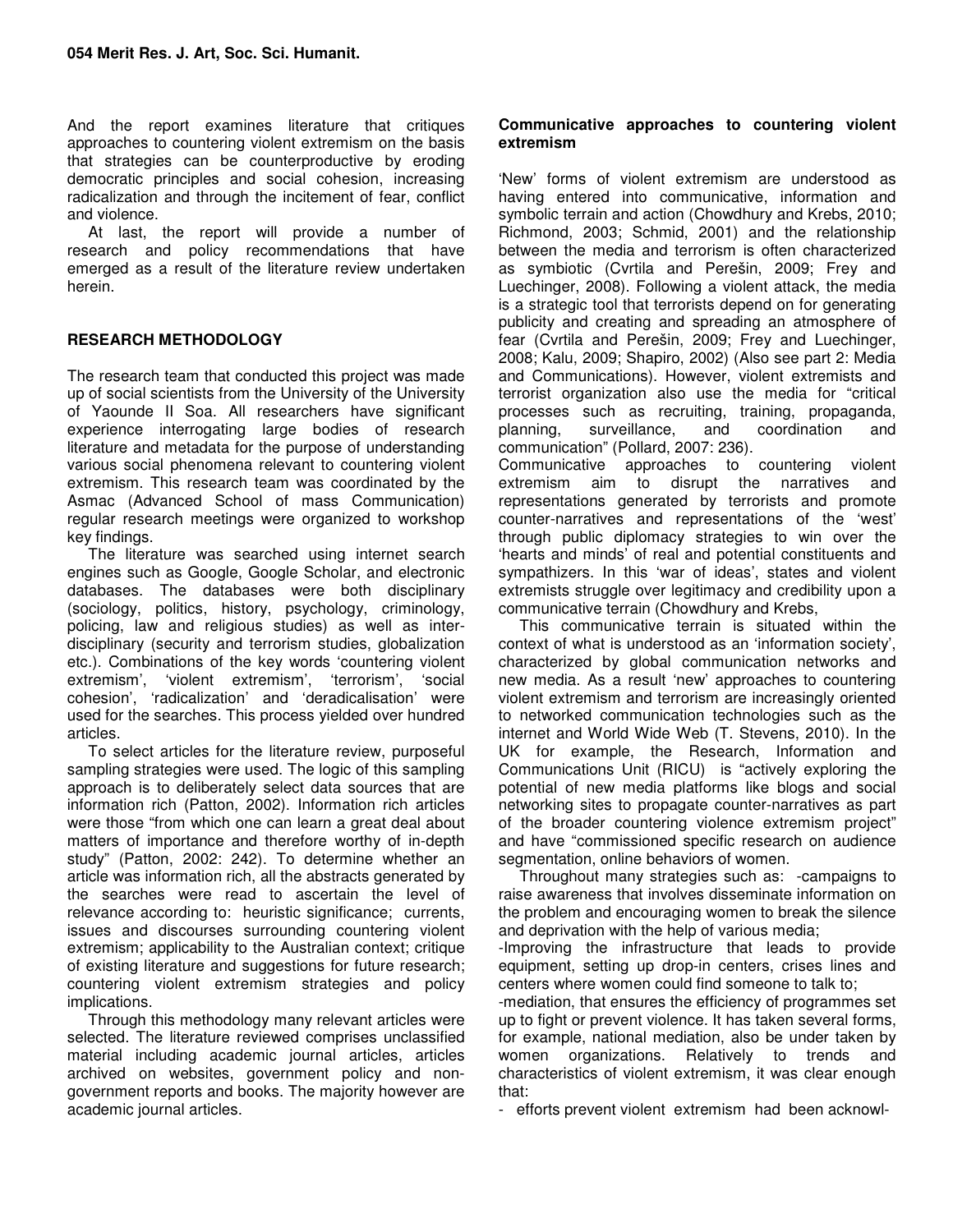edged the primacy of politics political decision and development at national and local levels as key drivers of violent extremism;

efforts prevent violent extremism was profoundly counterproductive because they curtail basic political human civil rights;

-They did avoid to focus only on the religious extremism to consider the fuel range of extremism discourse and behavior;

-they acknowledged people that, violent extremism is not new, but the challenges faced today are more complex owing to globalization of the politic and spillover effects across borders;

-they also made mention of local grievances that was rapidly and easily manipulated into violent extremism modern communication technology and the ease of travel;

-the nexus of fragility, conflict, migration and violent extremism is complex and worrying. The number of states, civil societies showing severe strains and this possibly providing fertile ground for violent extremism that is increasing. However, concerning the role, comparative advantage and constraints of development in preventing violent extremism,

-prevention is not an alternative to security actors responses; it complements those efforts and reduces the need for them;

- the development partners must focus on understanding and addressing the causes of violent extremism as part of a prevention and agenda;

- much already known about the drivers of violent extremism from a range of fields. While more context specificity is needed, evaluation of violent extremism can benefit from comparative analysis, especially drawing on decades of criminology research and radicalization studies;

-Extensive knowledge and experience of what works and what does not work already exists in the field of preventing programming what is certainly needed is better local contextualization;

-low levels of funding for prevention (including gender considerations) the securitized nature of current approaches to addressing violent extremism;

-development actors must navigate a highly securitized space around a violent extremism. They also have to work with partners, uncomfortable in the (often politicized) domain of violent extremism. Pragmatic language and honest partnerships are therefore needed.

Then development actors must develop and sustain partnerships with stakeholders by acknowledging that:

-young people are not the problem, they are part of the solution. Violent extremism groups often target the young because society has failed to make feel safe acknowledged, empowered and included;

-radicalization is not necessarily a problem. It can be a force for good when the urge for social change has positive, peaceful and constructive outlets;

-it is essential to recognize and support the vast majority of young women and men who reject violent extremism and work for peace;

-women play a critical and aorta, yet disregarded role in understanding, preventing and of providing to violent extremism;

-participation and leadership of women and women organizations in strategy development and programming to address violent extremism is critical, but funding remains inadequate;

-moderate religious leaders and interfaith networks should be supported and strengthened to confront narrative exploiting their own traditions to promote violence, hatred and division, and should address inflammatory rhetoric within their insist

-Women of faith have compelling and alternative religious, historical and culture narratives and visions to offer;

-to governance community, including donors needs to strengthen independent, free and protected media as a component of good governance strategies and in support of non-violent, free and incentive dialogue. Henceforth, initiatives for peace and conflicts prevention conceived and implement by women at local, national are so few whereas there are actors for both violence and peace. Understanding and supporting the efforts in the area of prevention are primordial factors for a prevention inculcate in their children from tender ages ,value of peace and tolerance ,sharing, the sense of honesty, not leaving out of extent a political role. As such, the female folk should be at the center of violence prevention strategies.

The accomplishment of their prevention role would strongly depend on the correction of the image society has of them.

The state has to create social, economic and legal conditions enabling women to fully play the role which is theirs. There is also need to set up a support system for women who have suffered trauma, so that they can play a more active prevention role as individuals or as a group social actor. It is therefore indispensable to give them a chance to express themselves and be part of all initiatives aimed at providing appropriate assistance and protection not for themselves alone, but for their children and families as well. Their involvement in the protection and consolidation of peace is a key factor for success, social and economic change.

## **CONCLUSION**

Conclusively, the celebrated Pastor Martin Luther King Junior used to say more than 50 years ago that: 'we must learn to live together as brothers or perish together as fools'; His message is still valid, may be more than ever, and that is why such a workshop on the women participation and countering violent extremism is so